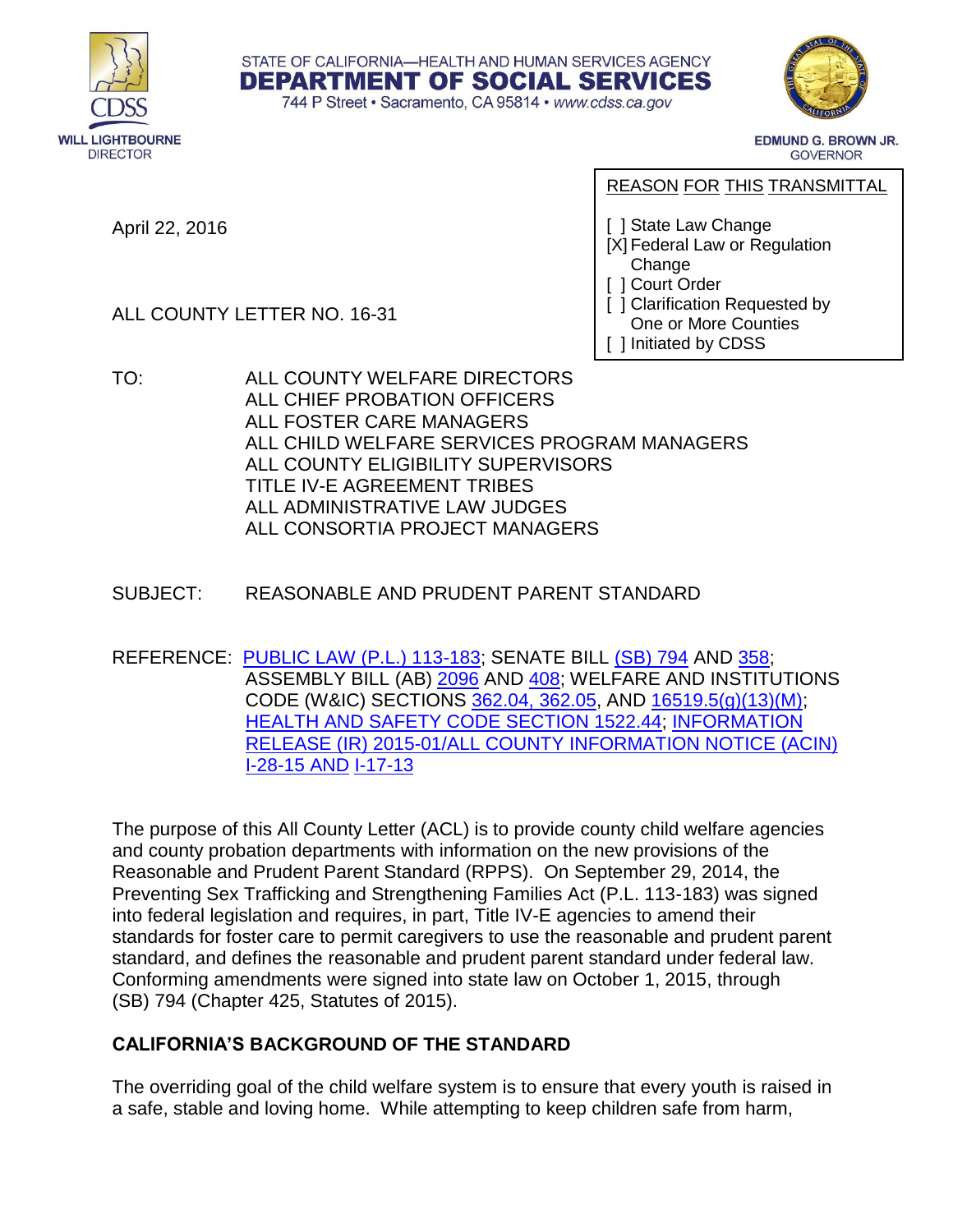All County Letter 16-31 Page Two

some foster care policies and practices unnecessarily create barriers for youth to have normal childhood and adolescent experiences similar to their peers. Although the intent is to ensure a youth's safety, such policies can further isolate foster youth as they are attempting to integrate into a new family, school, and community. The reasonable and prudent parent standard is meant to eliminate unreasonable limitations on everyday activities and to ensure normalcy for youth in the foster care system. This standard eliminates overly restrictive practices and allows for participation in age-appropriate activities such as sports and extracurricular events, getting haircuts, staying over with friends, and obtaining a driver's license.

The prudent parent standard was established under California law with the enactment of AB 408 in 2003, which added section 362.05 to the W&IC. The AB 408 resolved that every child adjudged a dependent child of the juvenile court be entitled to participate in age-appropriate extracurricular, enrichment, and social activities. Caregivers were required to use this standard in determining whether to give permission for a child residing in foster care to participate in extracurricular, enrichment, and social activities. They were required to take reasonable steps to determine the appropriateness of the activity in consideration of the child's age, maturity, and developmental level.

California subsequently passed legislation to add the term "reasonable" to the prudent parent standard with enactment of SB 358 in 2005. This legislation authorized any licensed or certified foster parent, relative caregiver, or nonrelative extended family member to arrange occasional short-term babysitting for a foster child, and it required those caregivers to use a reasonable and prudent parent standard in determining and selecting that babysitter. Caregivers were required to use a reasonable and prudent parent standard in making decisions for foster children related to participation in age-appropriate activities. The SB 358 added W&IC section 362.04 and provided the follow definition:

*"Reasonable and prudent parent" or "reasonable and prudent parent standard" means the standard characterized by careful and sensible parental decisions that maintain the child's health, safety, and best interest."*

In 2008, AB 2096 amended the provisions of the reasonable and prudent parent standard to be applied to both dependent children and to wards of the juvenile court. It required a group home administrator and a facility manager, or his or her responsible designee, to apply the standard in determining the appropriateness of the activity. The bill encouraged consultation with social work or treatment staff members who are most familiar with the child at the group home in applying and using the reasonable and prudent parent standard.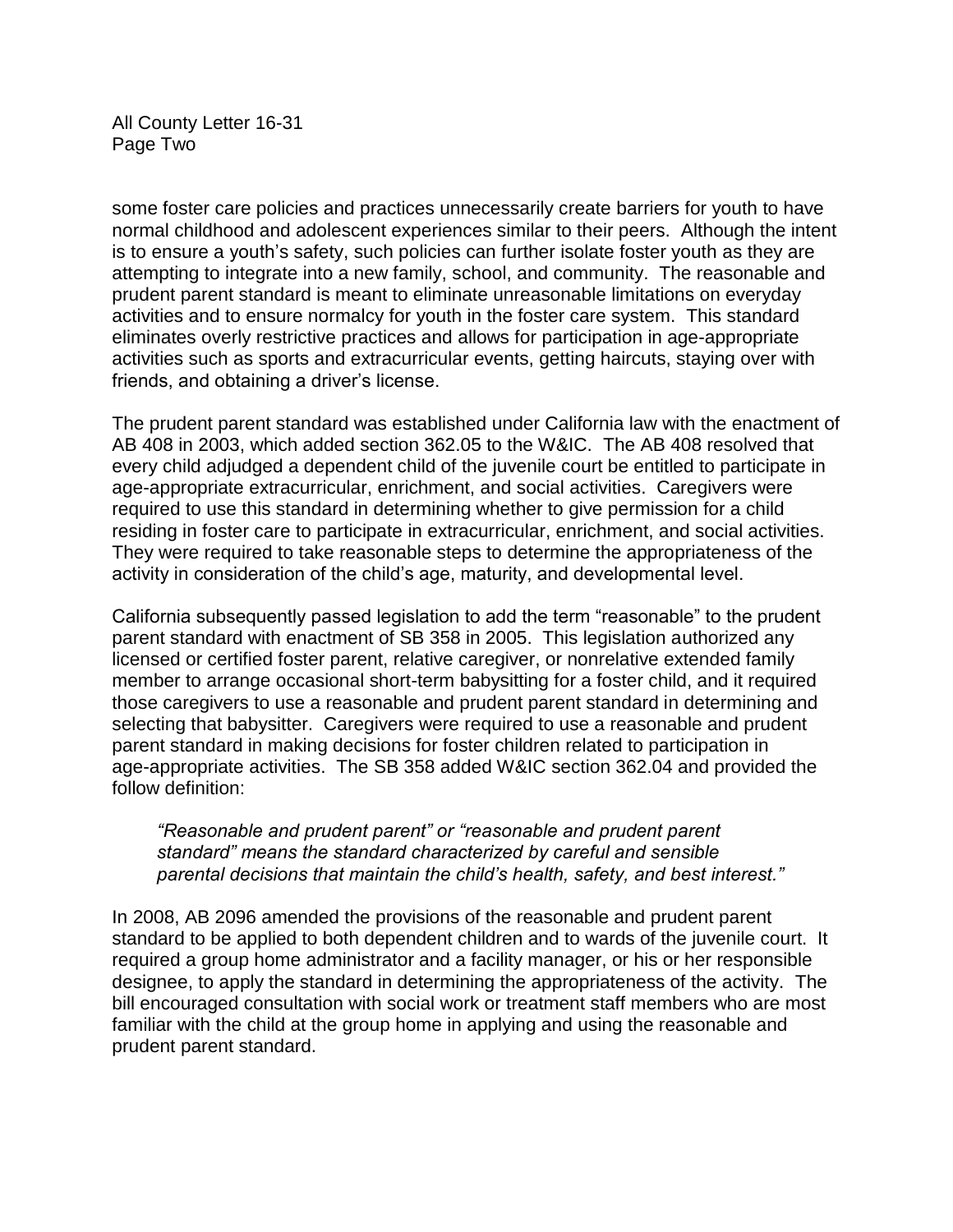All County Letter 16-31 Page Three

## **THE CURRENT REASONABLE AND PRUDENT PARENT STANDARD**

The reasonable and prudent parent standard is key to promoting normalcy for youth in foster care. Further, it is an invaluable tool to help a caregiver meet the goal of providing a home which is not only safe, stable and loving, but one which is as "normal" as possible – a home which allows a child in foster care the freedom to grow into adulthood. This standard is based on consideration of a child's age, maturity, mental and physical health, developmental level, behavioral propensities and aptitude. It allows caregivers to make decisions about participation in age or developmentally appropriate extracurricular, enrichment, and social activities for a child in their care so as to promote the most family-like environment for the child.

California's existing law requires a caregiver to use a reasonable and prudent parent standard in determining whether a dependent child can participate in extracurricular, enrichment, and social activities. The SB 794 amends the standard to ensure compliance with federal law and now requires that caregivers are prepared for the placement of children, including knowledge and skills related to the reasonable and prudent parent standard.

The ability to engage in age and developmentally appropriate activities applies to all children in foster care, including children placed in a group home setting. Group homes and other community care facilities which provide care and supervision to children and operate with staff, except licensed foster family homes and certified family homes, shall designate at least one onsite staff member to apply the reasonable and prudent parent standard to decisions involving the participation of a child placed in the facility in age or developmentally appropriate activities.

In order to conform California's existing standard to federal requirements, SB 794 amended section 362.05 of the W&IC with the following definitions:

- (1) "Reasonable and prudent parent" or "reasonable and prudent parent standard" means the standard characterized by careful and sensible parental decisions that maintain the health, safety, and best interests of a child while at the same time encouraging the emotional and developmental growth of the child, that a caregiver shall use when determining whether to allow a child in foster care under the responsibility of the state to participate in age or developmentally appropriate extracurricular, enrichment, cultural, and social activities.
- (2) The term "age or developmentally appropriate" means both of the following:
	- (a) Activities or items that are generally accepted as suitable for children of the same chronological age or level of maturity or that are determined to be developmentally appropriate for a child, based on the development of cognitive,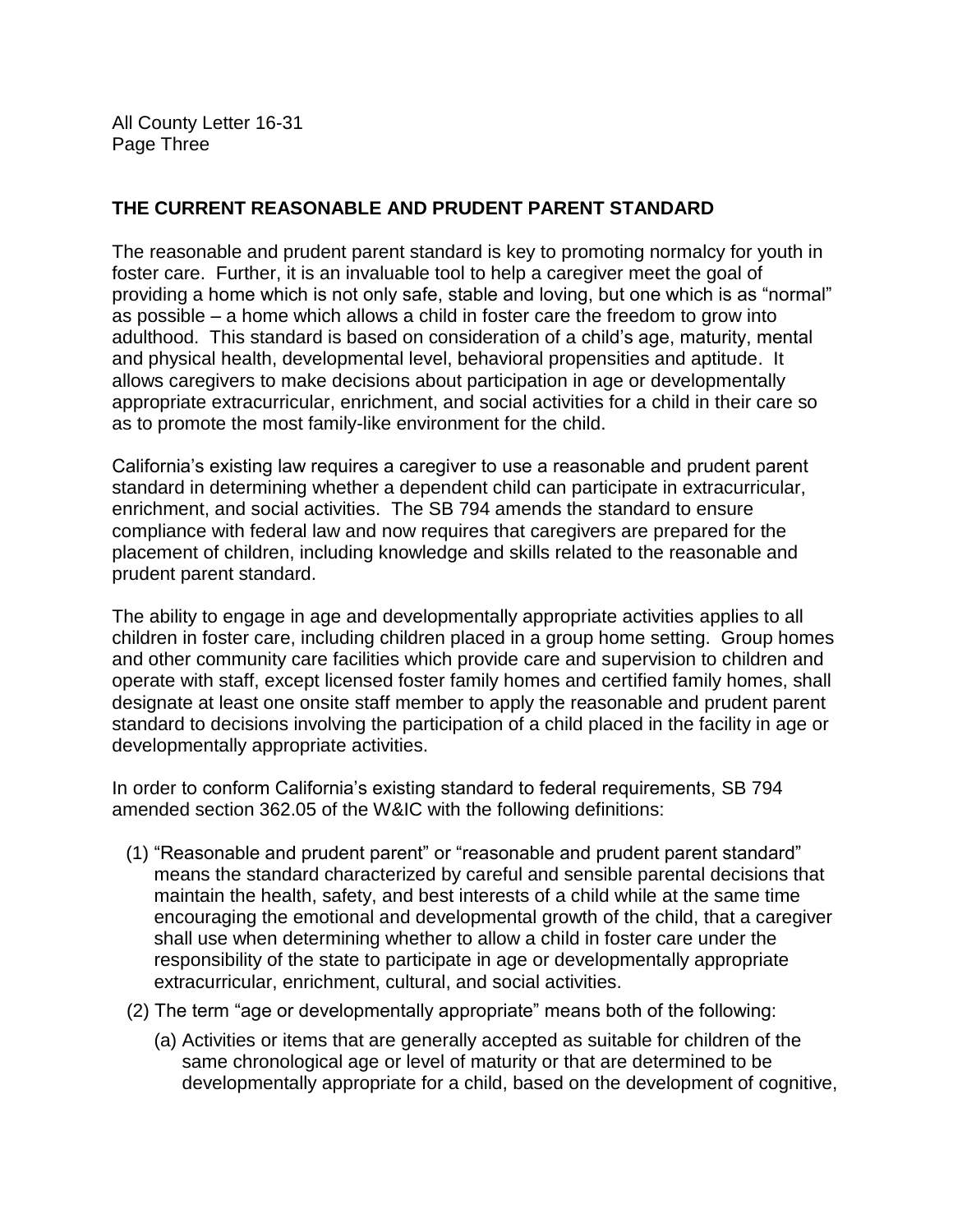emotional, physical, and behavioral capacities that are typical for an age or age group.

(b) In the case of a specific child, activities or items that are suitable for the child based on the developmental stages attained by the child with respect to the cognitive, emotional, physical, and behavioral capacities of the child.

When a situation occurs that the reasonable and prudent parent standard must be applied, the caregiver must analyze the situation and reasonable steps to determine the appropriateness of the activity. In applying the standard, a caregiver should gather adequate information about the activity, consider whether the activity is appropriate for the child, and take into account any foreseeable risks. In analyzing the situation, the caregiver should ask himself or herself questions such as:

- Does the activity seem reasonable?
- Is this activity age or developmentally appropriate for the child?
- Is this activity appropriate given the child's maturity?
- Is this activity consistent with the health, safety, and best interests of the child?
- Does this activity encourage the emotional, developmental, or cultural growth of the child?
- Does this actively assist in normalizing life in foster care?
- What are the inherent risks, hazards, or harms related to the activity?
- Is there anything based upon the child's history to suggest that this activity would not be appropriate?

When applying the reasonable and prudent parent standard, if a caregiver has any questions or concerns, he or she should consult with the foster youth's social worker or probation officer. Finally, it is important to note that legal restrictions, such as court orders in a case or rights guaranteed for foster children in statute or regulation, cannot be circumvented, even if doing so would seem to be allowable under the standard.

## **TRAINING**

The federal legislation also requires caregivers to receive training related to the reasonable prudent parent standard. In order for caregivers to apply this standard, they must understand the unique needs of a child(ren) in their care to ensure that foster youth in all placements have the opportunity to participate in age or developmentally appropriate activities.

The SB 794 also added section 1522.44 to the Health and Safety Code, which describes the training requirements for foster parents and other licensed providers. Specifically, section 1522.44 states: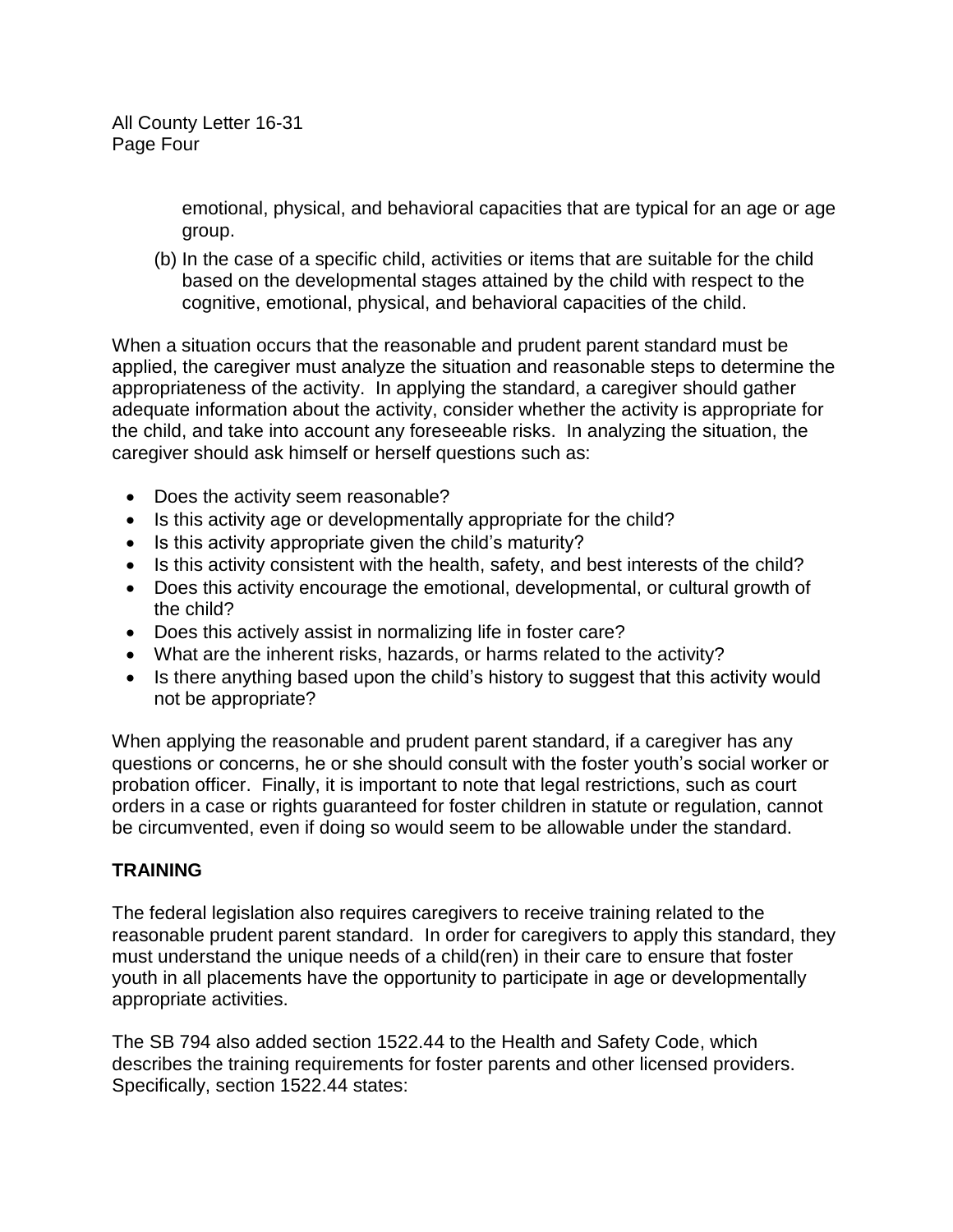All County Letter 16-31 Page Five

- (a) It is the policy of the state that caregivers of children in foster care possess knowledge and skills relating to the reasonable and prudent parent standard, as defined in subdivision (c) of section 362.05 of the W&IC.
- (b) Except for licensed foster family homes and certified family homes, each licensed community care facility that provides care and supervision to children and operates with staff shall designate at least one onsite staff member to apply the reasonable and prudent parent standard to decisions involving the participation of a child who is placed in the facility in age or developmentally appropriate activities in accordance with the requirements of section 362.05 of the W&IC, section 671(a)(10) of Title 42 of the United States Code, and the regulations adopted by the department pursuant to this chapter.
- (c) A licensed and certified foster parent or facility staff member, as described in subdivision (b), shall receive training related to the reasonable and prudent parent standard that is consistent with section 671(a)(24) of Title 42 of the United States Code. This training shall include knowledge and skills relating to the reasonable and prudent parent standard for the participation of the child in age or developmentally appropriate activities, including knowledge and skills relating to the developmental stages of the cognitive, emotional, physical, and behavioral capacities of a child, and knowledge and skills relating to applying the standard to decisions such as whether to allow the child to engage in extracurricular, enrichment, cultural, and social activities, including sports, field trips, and overnight activities lasting one or more days, and to decisions involving the signing of permission slips and arranging of transportation for the child to and from extracurricular, enrichment, and social activities.
- (d) This section does not apply to runaway and homeless youth shelters as defined in paragraph (14) of subdivision (a) of section 1502.

Licensed and certified caregivers are currently required to complete a specified number of hours prior to placement of a child. The Community Care Licensing Division is currently in the process of modifying current policies and procedures and developing regulations for both the selection of the designated employees in each child care facility and the application of the standard consistent with federal legislation. Regulations will include the reasonable prudent parent standard and its application as part of the mandatory training topics.

Existing training resources are designed to disseminate vital information about the reasonable and prudent parent standard to everyone affected. Information and resources on the standard can be found on the California Department of Social Services website:<http://www.fosterfamilyhelp.ca.gov/PG3001.htm>